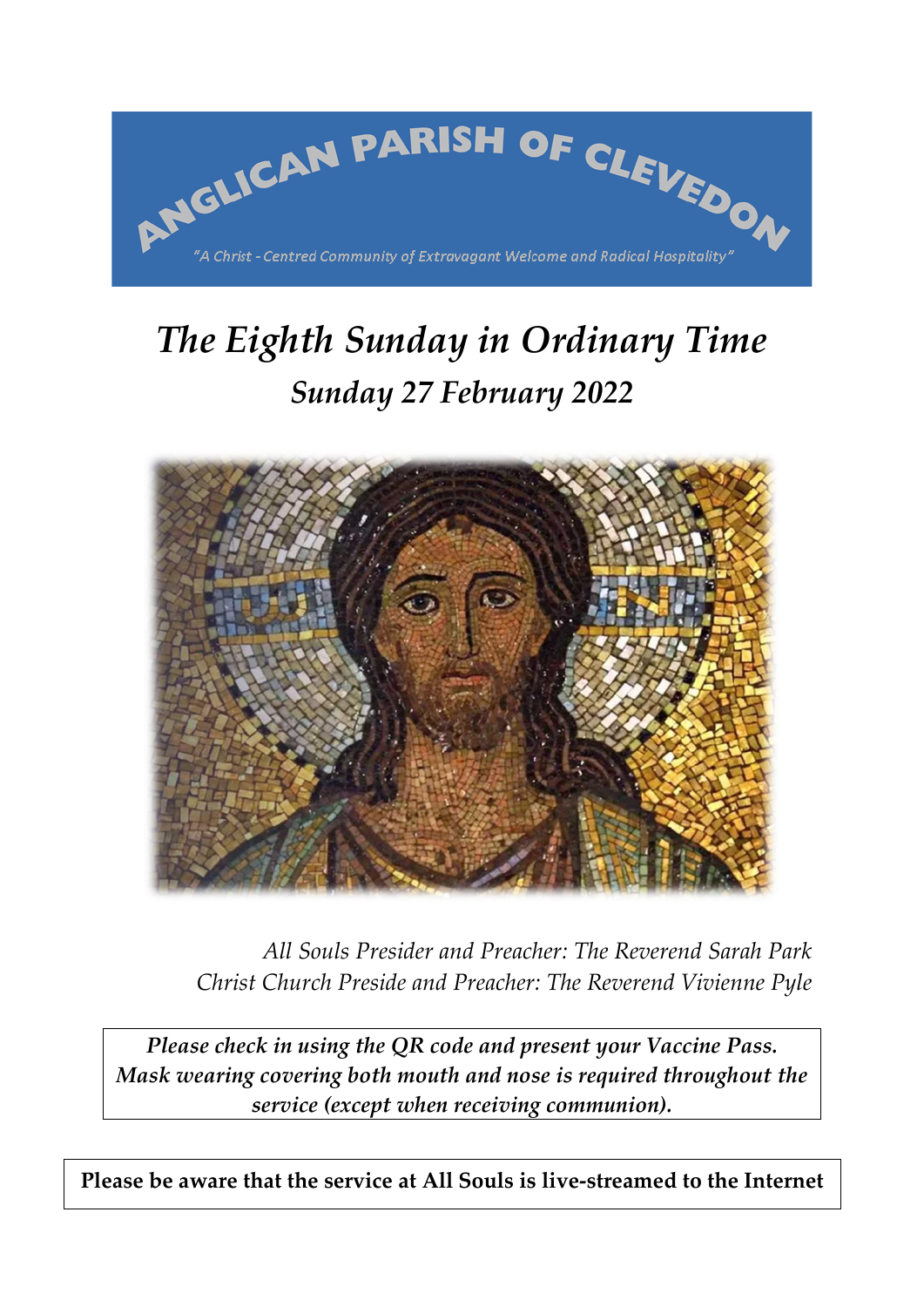## **Eucharistic Liturgy Thanksgiving and Praise**

## **Processional Hymn**

- 1. Praise with joy the world's Creator, God of justice, love, and peace, Source and end of human knowledge, Grace bestowing without cease. Celebrate the Maker's glory Power to rescue and release.
- 2. Praise the Son who feeds the hungry, Frees the captive, finds the lost, Heals the sick, upsets religion, Fearless both of fate and cost. Celebrate Christ's constant presence — Friend and Stranger, Guest and Host.
- 3. Praise the Spirit sent among us, Liberating truth from pride, Forging bonds where race or gender, Age or nation dare divide. Celebrate the Spirit's treasure — Foolishness none dare deride.
- 4. Praise the Maker, Son and Spirit, One God in community, Calling Christians to embody Oneness and diversity. Thus the world shall yet believe, when Shown Christ's vibrant unity.

## *Text: John L. Bell & Grahame Maule, Music: Praise my soul, J. Goss*

## **Mask Wearing in Church**

We understand that wearing a mask gets uncomfortable quite quickly. Please feel free to step outside for fresh air if you need it. Please do not pull your mask down, except for receiving Communion.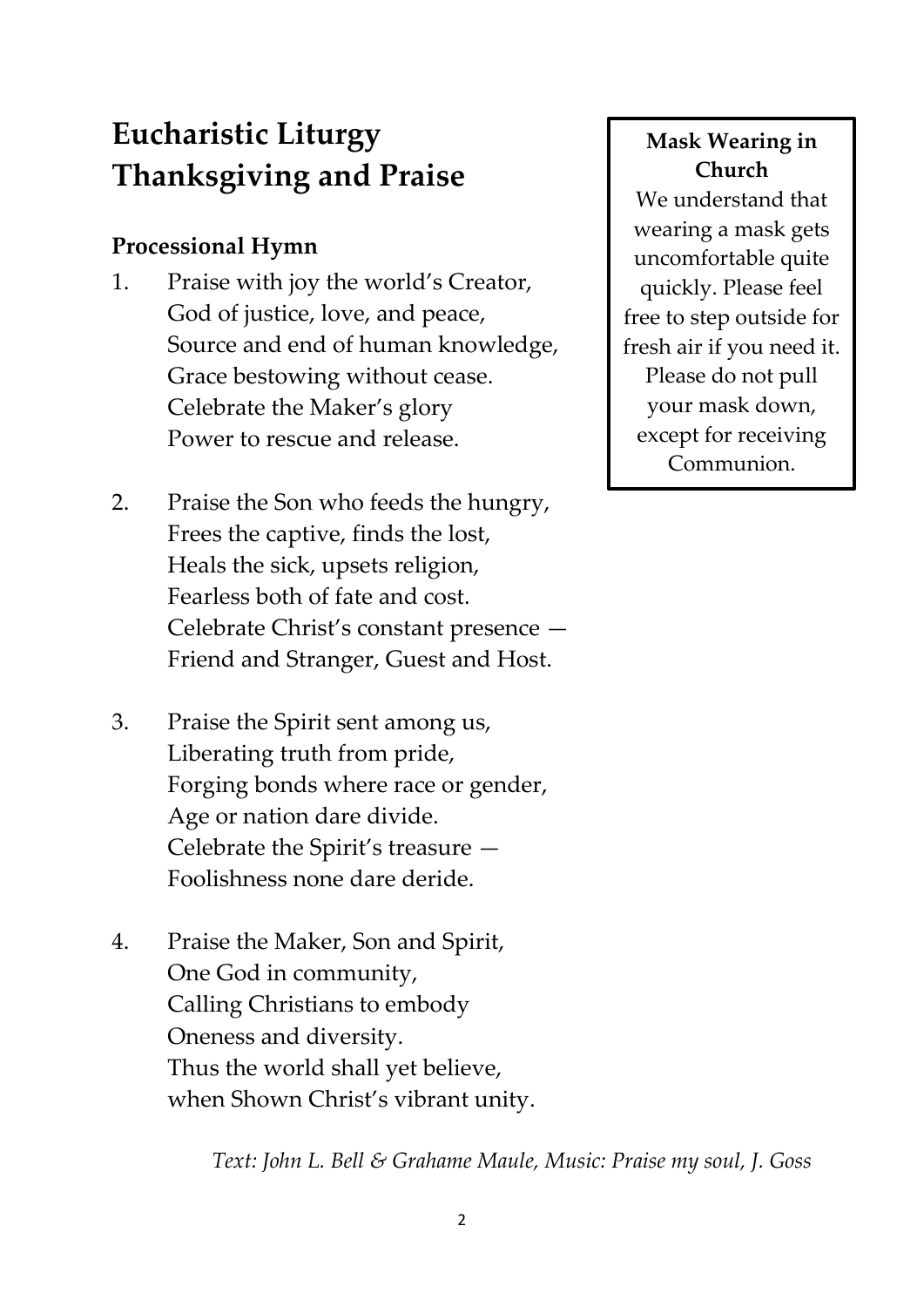#### **WELCOME AND GATHERING**

E te whanau a te Karaiti, welcome to this holy table; welcome to you, for we are Christ's body, Christ's work in the world. Welcome to you whose baptism makes you salt of the earth and light to the world. Rejoice and be glad. Praise God who gives us forgiveness and hope. **Amen. Christ is our light, the joy of our salvation.**

Praise and glory to Christ, God's new beginning for humanity making ritual water gospel wine, cleansing all our worship.

## **Love and loyalty to Christ, who gives us the gospel. Praise to Christ who calls us to holiness.**

#### **REPENTANCE AND FORGIVENESS**

We come seeking forgiveness for all we have failed to be and do as members of Christ's body. *Silence* In God there is forgiveness. **Loving and all-seeing God, forgive us where we have failed to support one another and to be what we claim to be. Forgive us where we have failed to serve you; and where our thoughts and actions have been contrary to yours we ask your pardon.**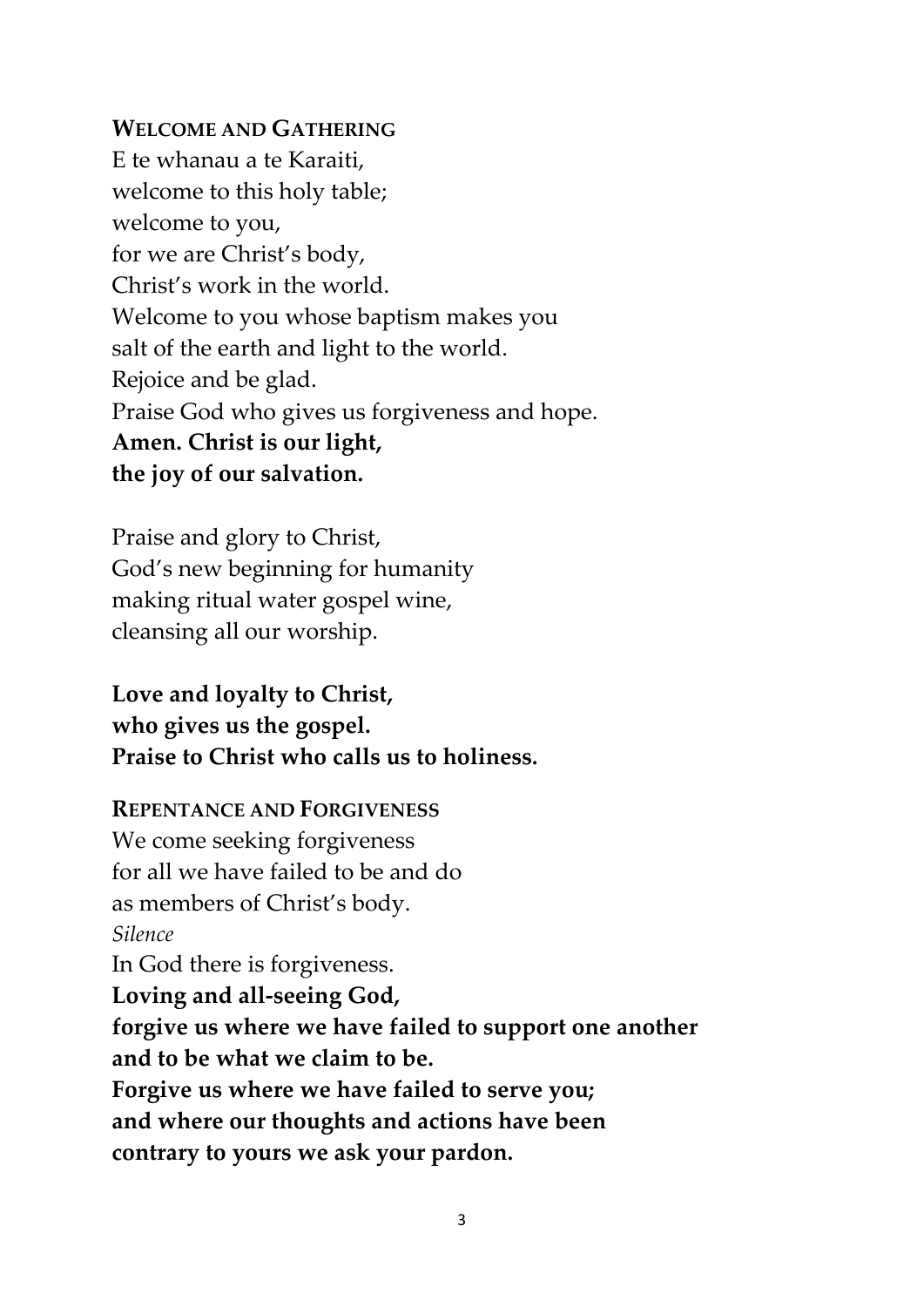God forgives you; forgive others, forgive yourself. *Silence* Rejoice and be glad, for Christ is resurrection, reconciliation for all the human race. **We shall all be one in Christ, one in our life together.**

**Praise to God who has created us, praise to God who has accepted us, praise to God who sends us into the world.**

#### *Sentence*

`My word shall not return to me empty,' says the Lord, `but it shall accomplish that which I purpose, and succeed in the thing for which I sent it.' **Isaiah 55:11** 

*Collect* **Holy Spirit, grant us who serve your Church to mend what is spoiled, to strengthen what is sound, and to follow you wherever and however you may lead. This we ask through Jesus Christ our Lord. Amen.**

**Reading:** *Isaiah 55 : 10 – 13*

#### *Psalm 92 : 1 – 4, 12 – 15*

 $^{\rm 1}$  It is good to give thanks to the LORD, to sing praises to your name, O Most High;

**2 to declare your steadfast love in the morning, and your faithfulness by night,**

 $3$  to the music of the lute and the harp,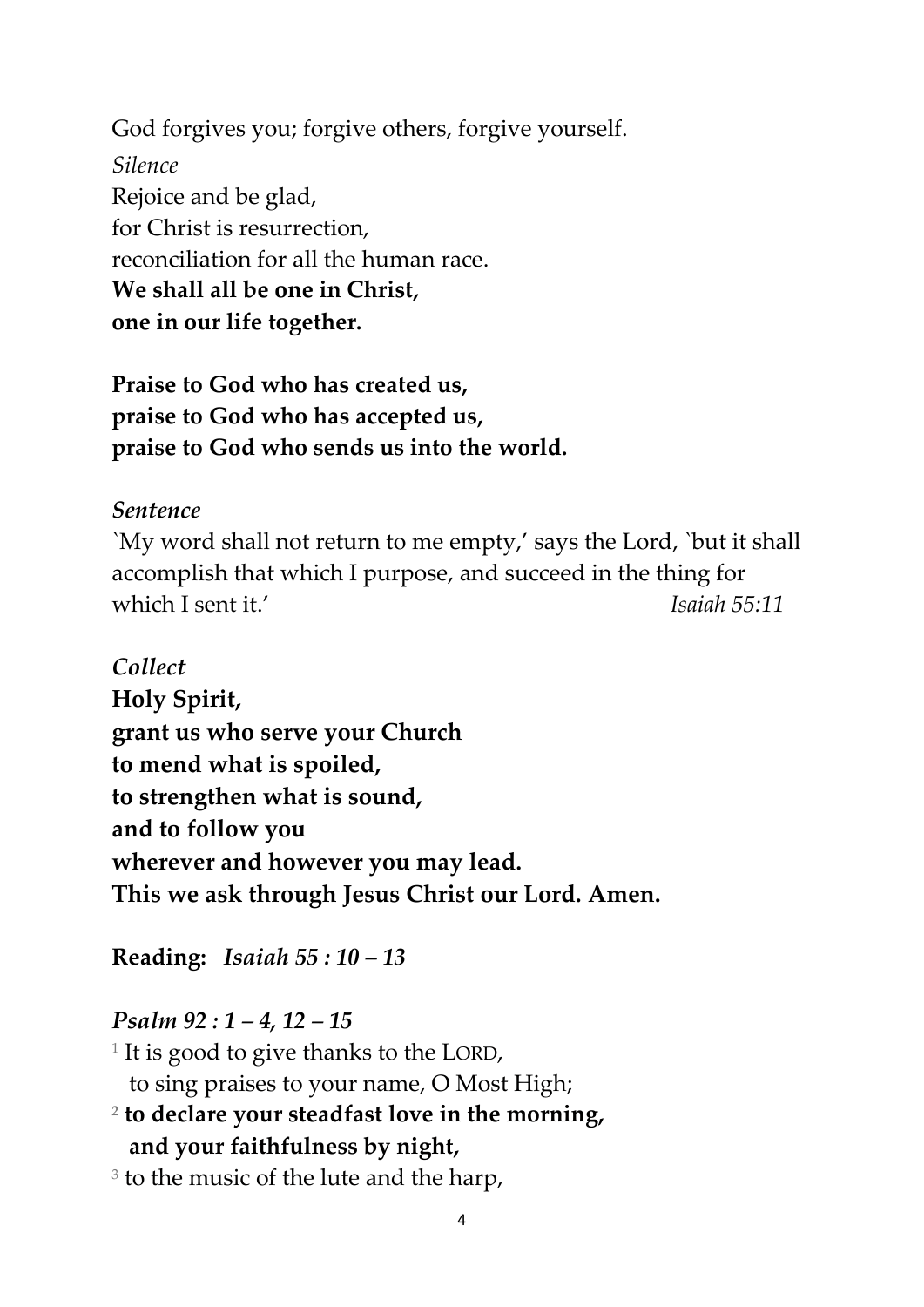to the melody of the lyre.

- **<sup>4</sup> For you, O LORD, have made me glad by your work; at the works of your hands I sing for joy.**
- $12$  The righteous flourish like the palm tree, and grow like a cedar in Lebanon.
- **<sup>13</sup> They are planted in the house of the LORD; they flourish in the courts of our God.**
- <sup>14</sup> In old age they still produce fruit; they are always green and full of sap,
- **<sup>15</sup> showing that the LORD is upright; he is my rock, and there is no unrighteousness in him.**

## **Reading:** *1 Corinthians 15 : 51 – 58*

## *Gradual Hymn*

1. Take my gifts and let me love you, God who first of all loved me, gave me light and food and shelter, gave me life and set me free. Now, because your love has touched me, I have love to give away; now the bread of love is rising, loaves of love to multiply!

2. Take the fruit that I have gathered from the tree your Spirit sowed, harvest of your own compassion, juice that makes the wine of God; spiced with humour, laced with laughter, flavour of the Jesus life, tang of risk and new adventure, taste and zest beyond belief.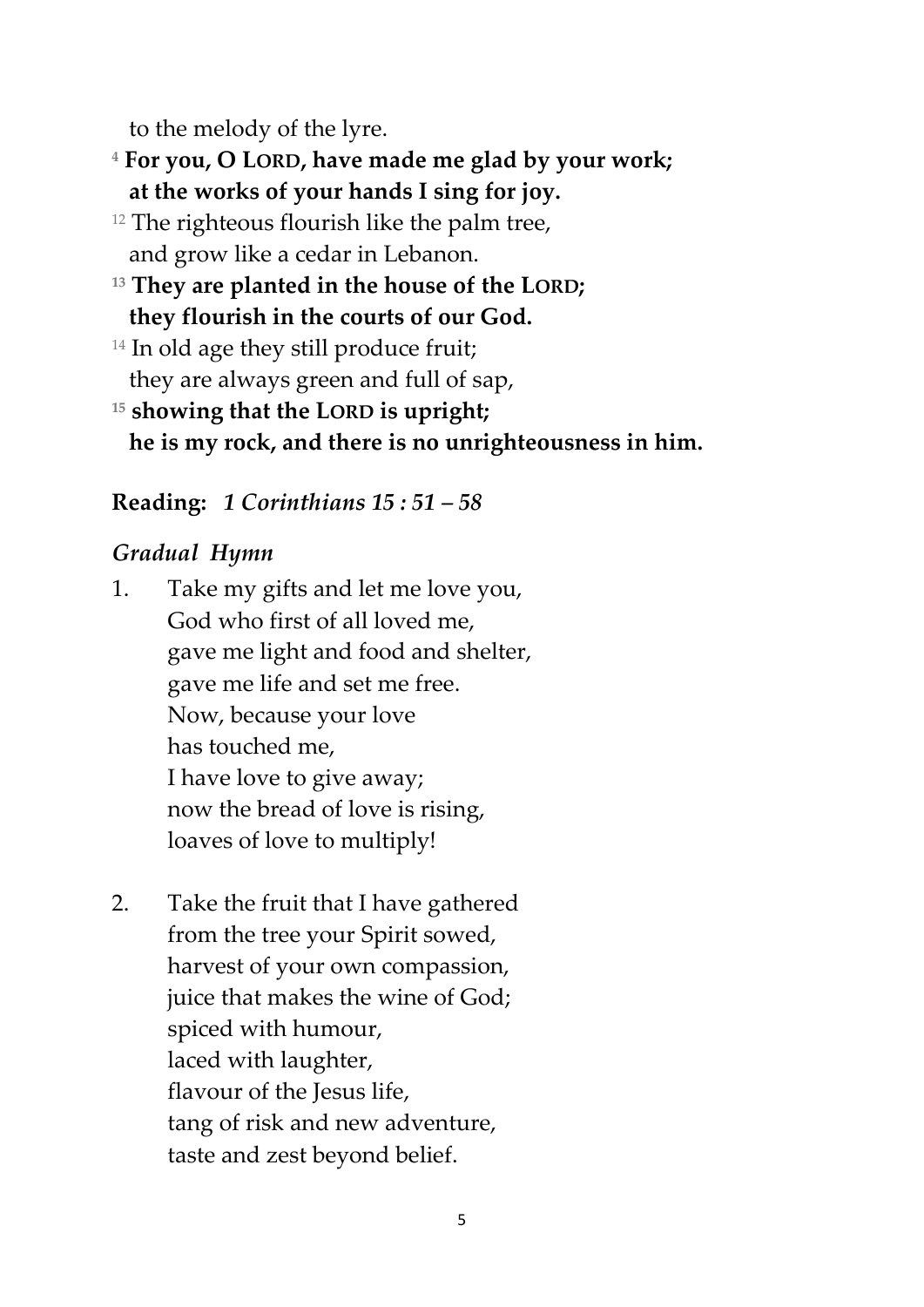3. Take whatever I can offer gifts that I have yet to find, skills that I am slow to sharpen, talents of the hand and mind, things made beautiful for others in the place where I must be: take my gifts and let me love you, God who first of all loved me.

*Words: S. Murray, Tune: Ode to Joy*

**Reading:** *Luke 6 : 39 - 49* The Holy Gospel according to Luke **Praise and glory to God.**

#### *After the Gospel*

This is the Gospel of Christ. **Praise to Christ, the Word.**

#### **SERMON**

# **AFFIRMATION OF FAITH**

**You, O God, are supreme and holy. You create our world and give us life. Your purpose overarches everything we do. You have always been with us. You are God. You, O God, are infinitely generous, good beyond all measure. You came to us before we came to you. You have revealed and proved your love for us in Jesus Christ, who lived and died and rose again. You are with us now. You are God.**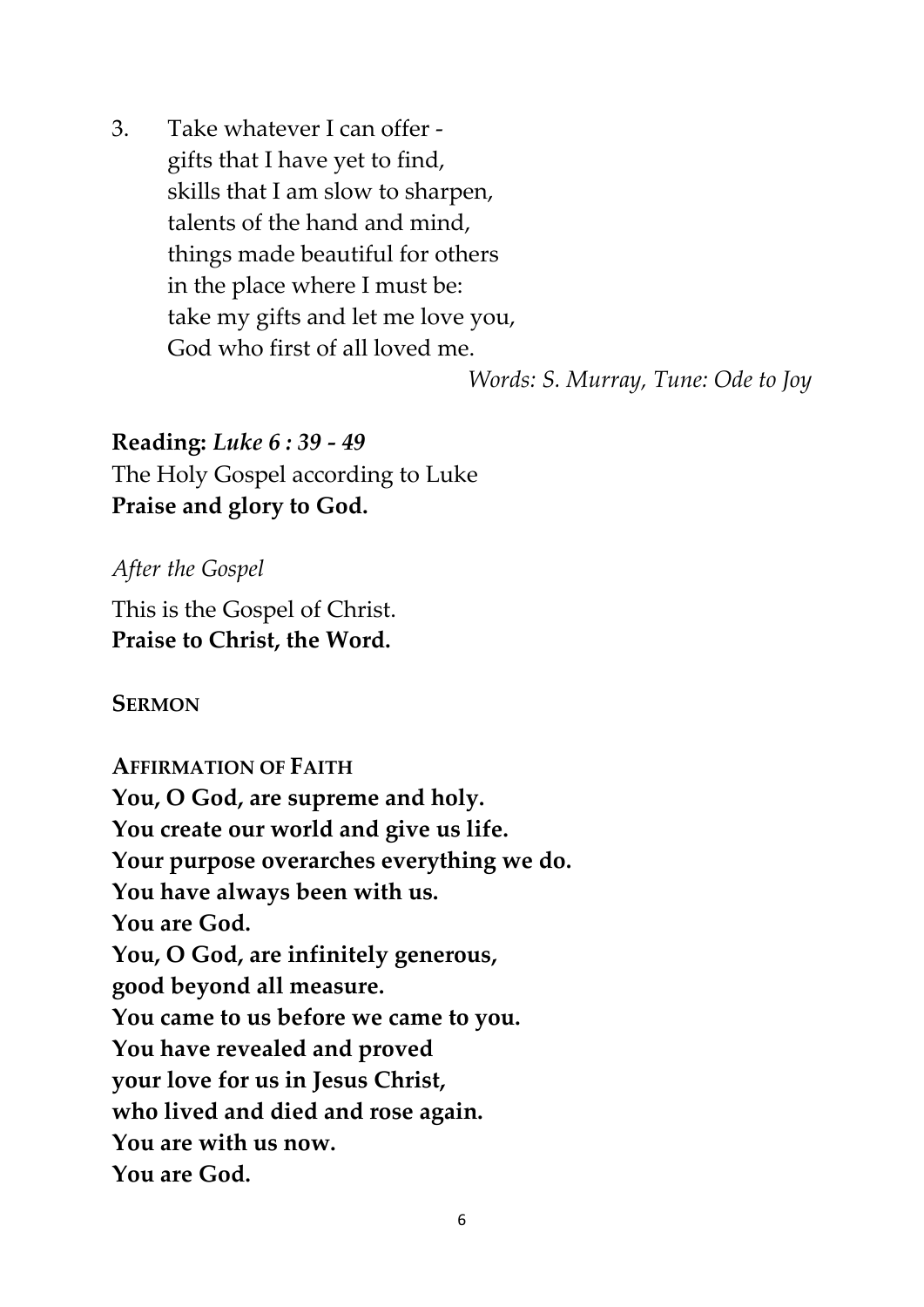**You, O God, are Holy Spirit. You empower us to be your gospel in the world. You reconcile and heal; you overcome death. You are our God. We worship you.**

## *Prayers of Intercession*

| Bidding:  | God of grace,    |
|-----------|------------------|
| Response: | hear our prayer. |

*The Peace*

The peace of Christ be always with you. **And also with you.**

## *Offertory Hymn*

- 1. God of infinity, God of humanity, Giver, Creator, your likeness we seek: faith, hope and charity blended in unity, guiding our actions, the words that we speak.
- 2. Give us the faith that your presence is everywhere as it has been with your saints through the years: faith that moves mountains, encouraging, strengthening, binding together, dispelling our fears.
- 3. Give us the hope that your kingdom will come on earth; bloodshed, oppression and famine will cease; hope that your children will live in tranquillity, conflict be ended, the world be at peace.
- 4. Give us the greatest of all of your attributes, charity boundless, that seeks no reward; love unconditional, love that is limitless, love like the wine of the Sacrament poured.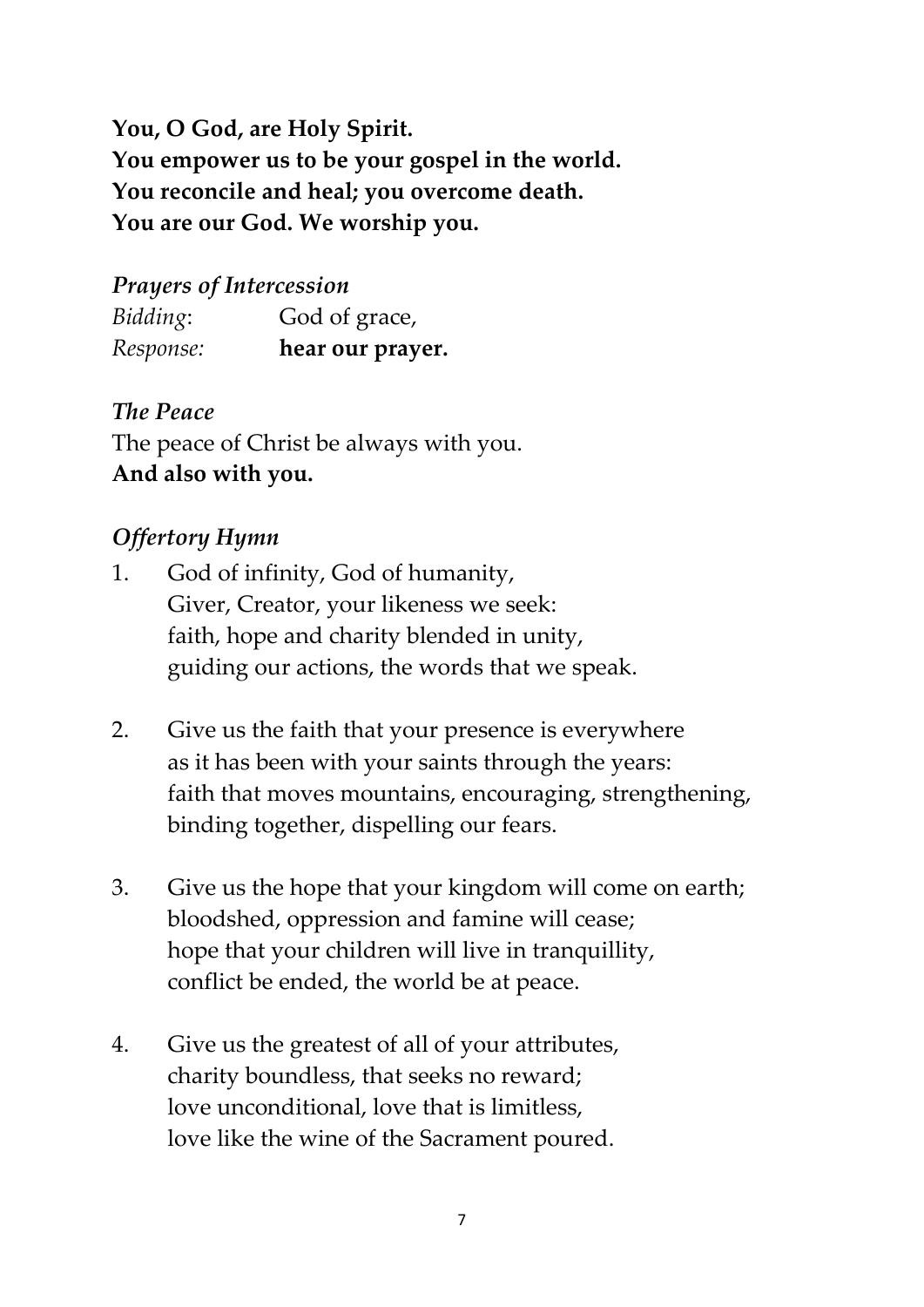5. God universal and God of the personal, source of all wisdom, Sustainer and Friend, spirit intangible, incomprehensible, love without limit and Life without end.

> *Words Jocelyn Marshall, Tune O worship the Lord in the beauty of holiness*

*Please stand or sit throughout the Great Thanksgiving as is your custom*

### **THE GREAT THANKSGIVING**

Christ is risen! **He is risen indeed.**

Lift your hearts to heaven **where Christ in glory reigns.**

Let us give thanks to God. **It is right to offer thanks and praise.**

It is the joy of our salvation, God of the universe, to give you thanks through Jesus Christ. You said, 'Let there be light'; there was light. Your light shines on in our darkness. For you the earth has brought forth life in all its forms.

You have created us to hear your Word, to do your will and to be fulfilled in your love. It is right to thank you.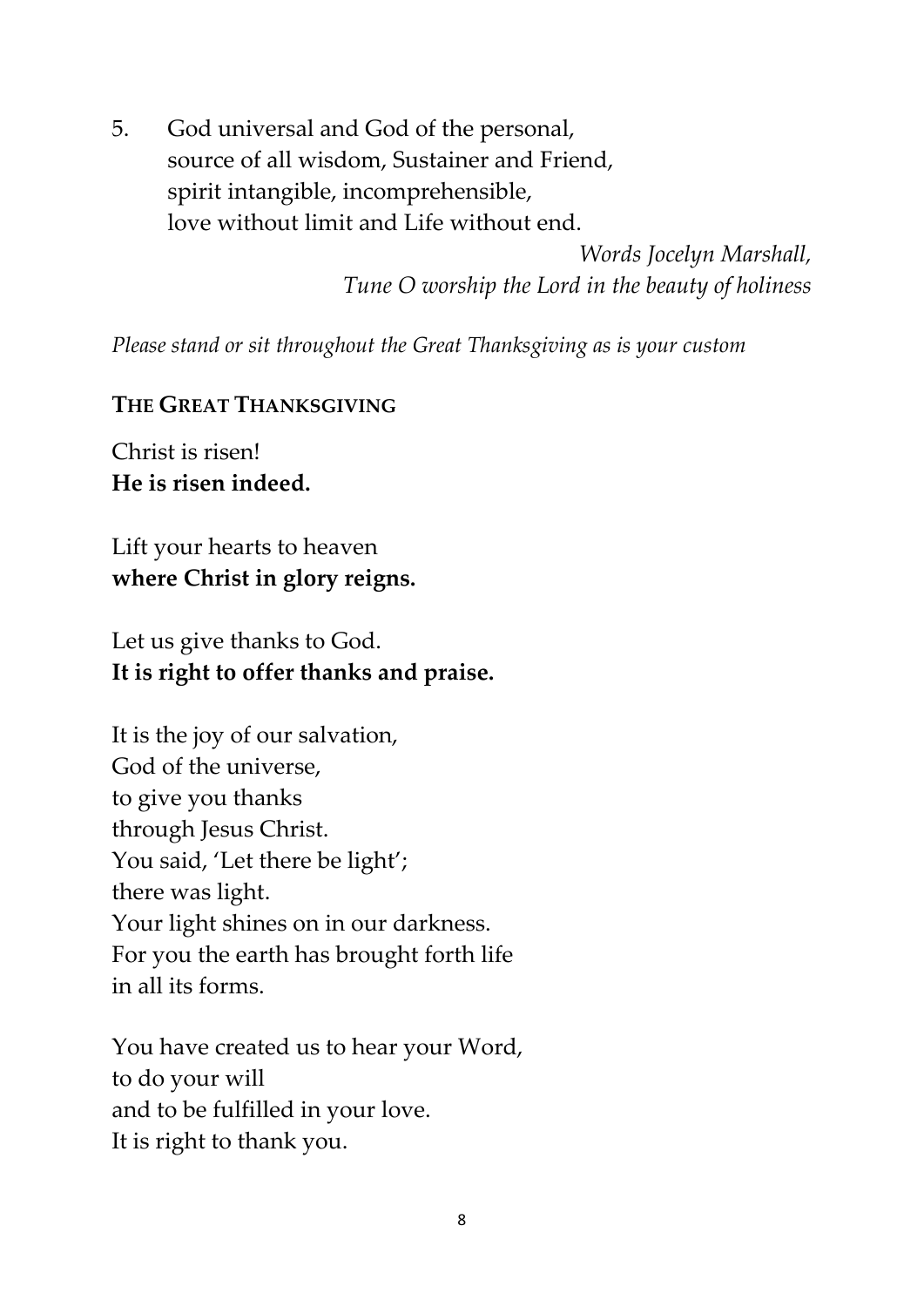You sent your Son to be for us the way we need to follow and the truth we need to know.

You sent your Son to give his life to release us from our sin. His cross has taken our guilt away.

You send your Holy Spirit to strengthen and to guide, to warn and to revive your Church.

Therefore, with all your witnesses who surround us on every side, countless as heaven's stars, we praise you for our creation and our calling, with loving and with joyful hearts: **Holy God, holy and merciful, holy and just, glory and goodness come from you. Glory to you most high and gracious God.**

Blessed are you, most holy, in your Son, who washed his disciples' feet. 'I am among you,' he said, 'as one who serves.'

On that night before he died he took bread and gave you thanks. He broke it, gave it to his disciples, and said: Take, eat, this is my body which is given for you; do this to remember me.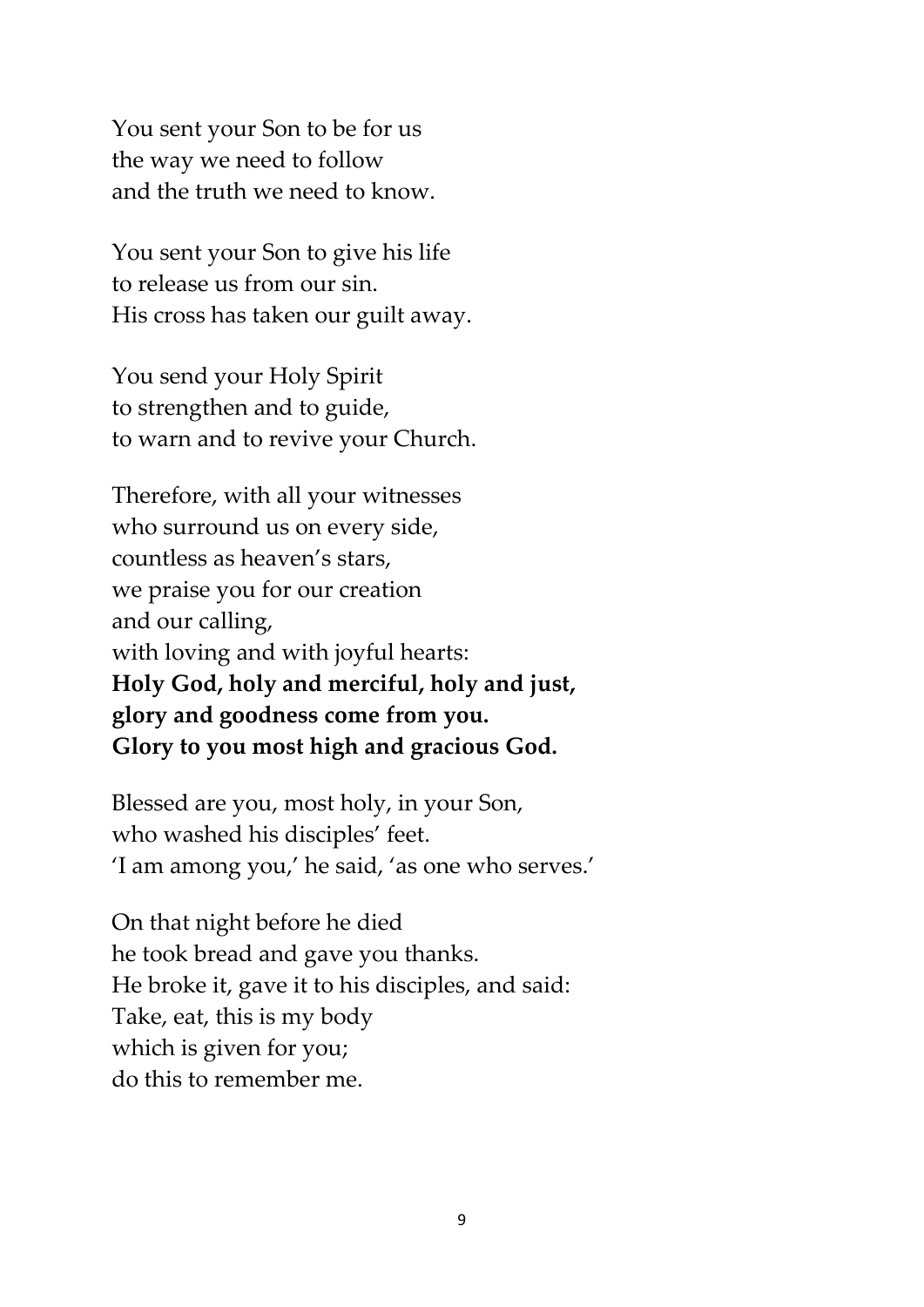After supper, he took the cup, and gave you thanks. He gave it to them and said:

Drink this. It is my blood of the new covenant, shed for you, shed for all, to forgive sin; do this to remember me.

Therefore with this bread and wine we recall your goodness to us.

**God of the past and present, we your people remember your Son. We thank you for his cross and rising again, we take courage from his ascension; we look for his coming in glory and in him we give ourselves to you.**

Send your Holy Spirit, that we who receive Christ's body may indeed be the body of Christ, and we who share his cup draw strength from the one true vine. **Called to follow Christ, help us to reconcile and unite. Called to suffer, give us hope in our calling.**

For you, the heavenly one, make all things new; you are the beginning and the end, the last and the first.

**Praise, glory and love be yours, this and every day, from us and all people, here and everywhere. Amen.**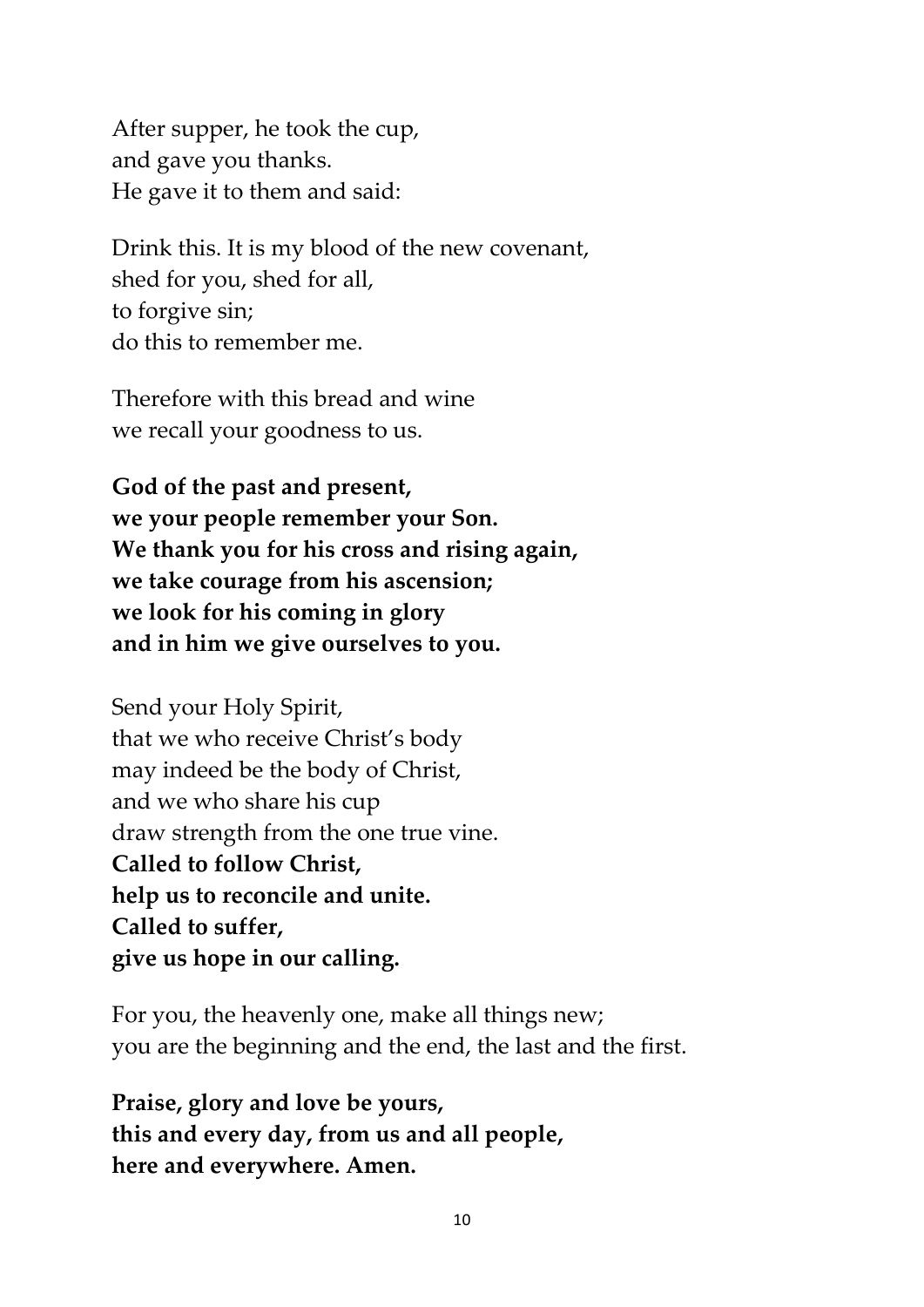#### As Christ teaches us we pray

**Our Father in heaven, hallowed be your name, your kingdom come, your will be done on earth as in heaven. Give us this day our daily bread. Forgive us our sins as we forgive those who sin against us. Save us from the time of trial and deliver us from evil. For the kingdom, the power and the glory are yours, now and forever. Amen.**

Christ's body was broken for us on the cross. **Christ is the bread of life.**

His blood was shed for our forgiveness. **Christ is risen from the dead.**

#### *The Invitation*

Come God's people, come to receive Christ's heavenly food.

#### *Prayer After Communion*

Blessed be God who calls us together. **Praise to God who makes us one people.** Blessed be God who has forgiven our sin. **Praise to God who gives hope and freedom.** Blessed be God whose Word is proclaimed. **Praise to God who is revealed as love.** Blessed be God who alone has called us. **Therefore we offer all that we are and all that we shall become.** Accept, O God, our sacrifice of praise. **Amen. Accept our thanks for all you have done. Our hands were empty, and you filled them.**